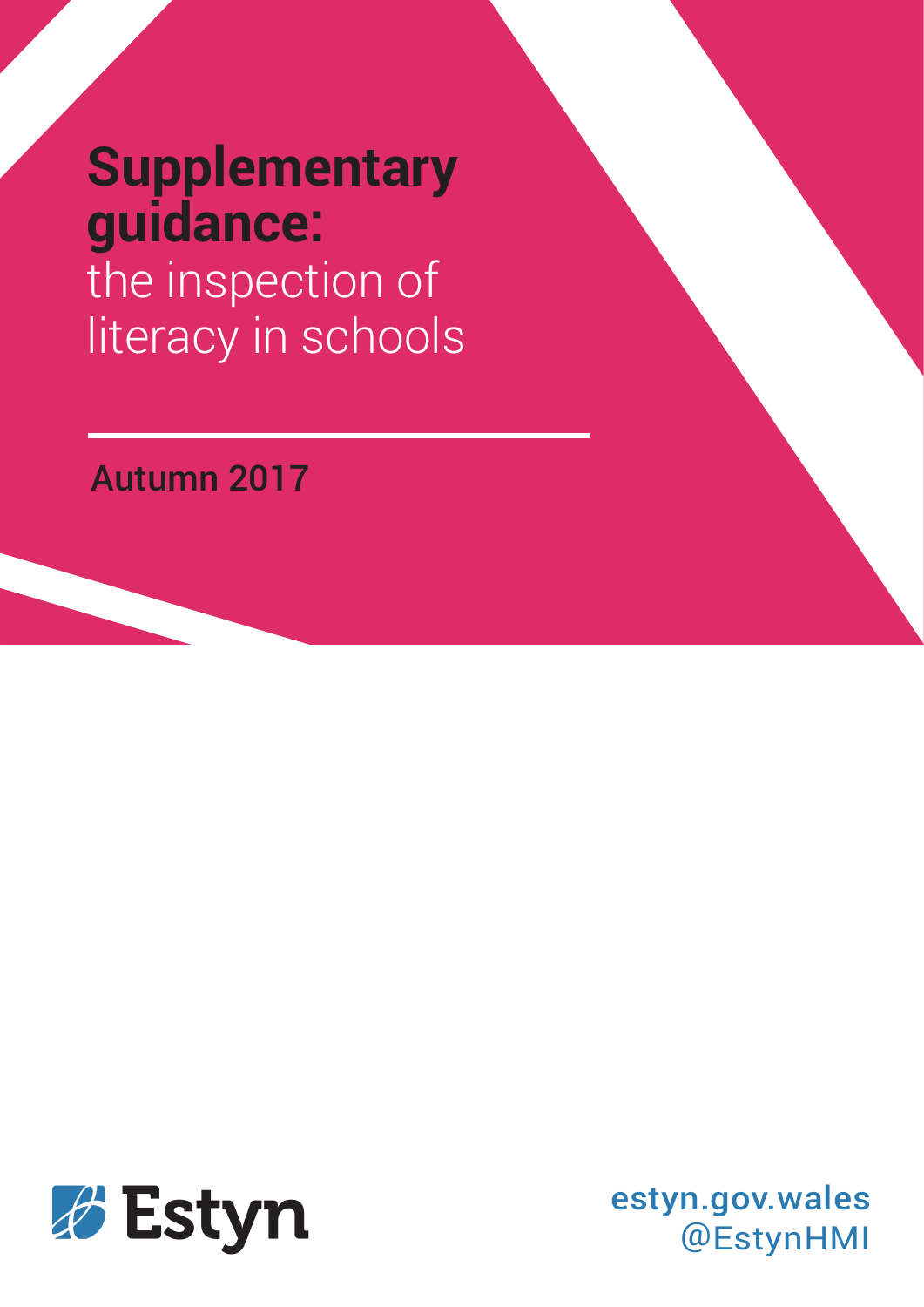#### **The purpose of Estyn is to inspect quality and standards in education and training in Wales. Estyn is responsible for inspecting:**

- $\lambda$  nursery schools and settings that are maintained by, or receive funding from, local authorities
- $\overline{\phantom{a}}$  primary schools
- $\overline{\phantom{a}}$  secondary schools
- $\overline{\phantom{a}}$  all-age schools
- $\overline{\phantom{a}}$  special schools
- $\overline{\phantom{a}}$  pupil referral units
- $\overline{\phantom{a}}$  independent schools
- $\overline{\phantom{a}}$  further education
- $\overline{\phantom{a}}$  independent specialist colleges
- $\overline{\phantom{a}}$  adult community learning
- $\lambda$  local authority education services for children and young people
- $\overline{\phantom{a}}$  teacher education and training
- $\triangle$  Welsh for adults
- work-based learning
- $\overline{\phantom{a}}$  learning in the justice sector

Estyn also:

- $\lambda$  provides advice on quality and standards in education and training in Wales to the National Assembly for Wales and others
- $\lambda$  makes public good practice based on inspection evidence

Every possible care has been taken to ensure that the information in this document is accurate at the time of going to press. Any enquiries or comments regarding this document/publication should be addressed to:

Publication Section Estyn Anchor Court Keen Road Cardiff CF24 5JW or by email to [publications@estyn.gsi.gov.wales](mailto:publications@estyn.gsi.gov.wales)

This and other Estyn publications are available on our website: [www.estyn.gov.wales](http://www.estyn.gov.wales/)

**© Crown Copyright 2017: This report may be re-used free of charge in any format or medium provided that it is re-used accurately and not used in a misleading context. The material must be acknowledged as Crown copyright and the title of the document/publication specified.**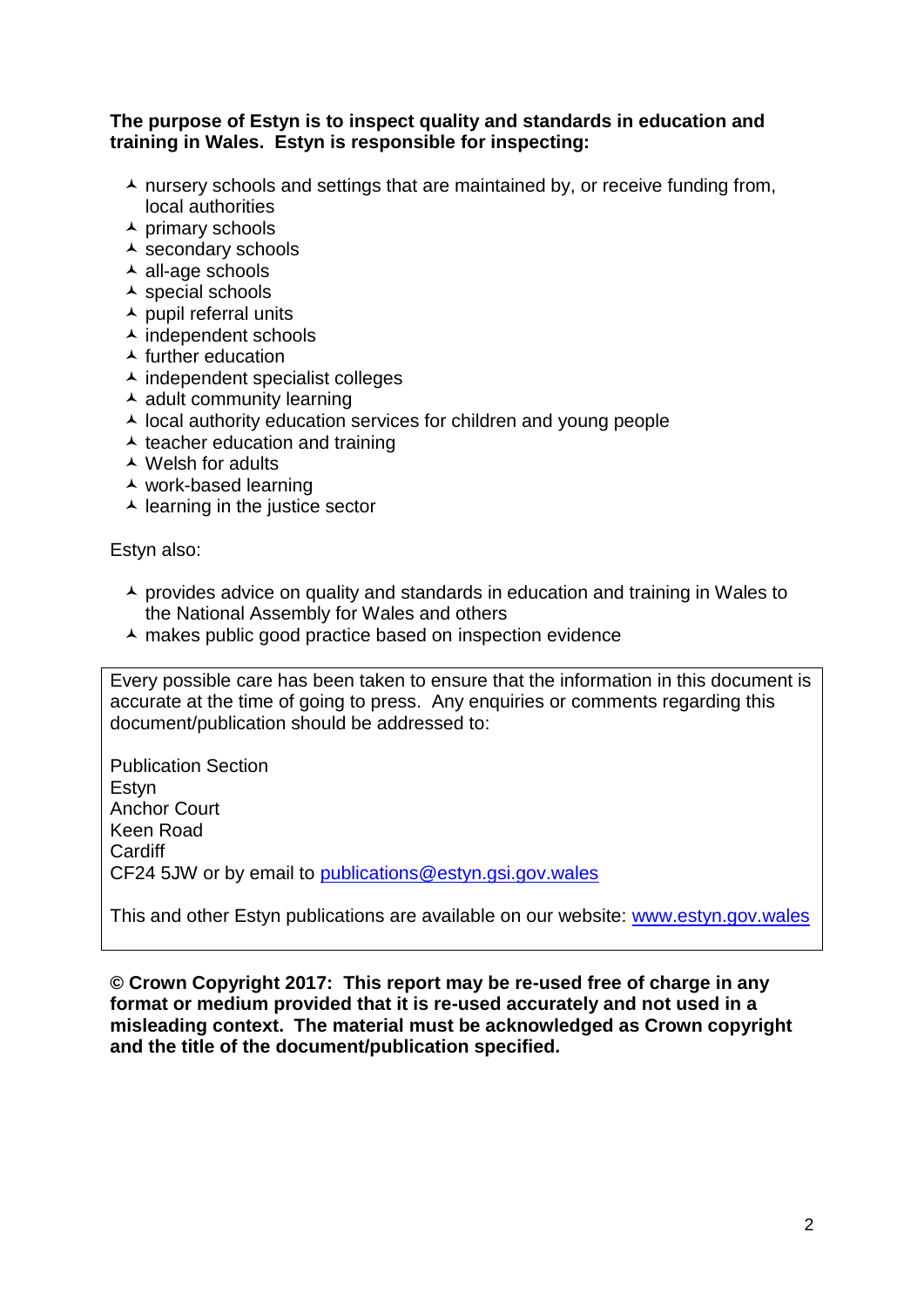# **What is the purpose?**

To provide guidance to inspectors for evaluating literacy in schools

# **For whom is it intended?**

Maintained and independent schools and non-maintained settings

# **From when should the guidance be used?**

September 2017

# **Contents**

| <b>Supplementary guidance</b>                                                                                                                                                    | 1                     |
|----------------------------------------------------------------------------------------------------------------------------------------------------------------------------------|-----------------------|
| <b>Inspecting literacy</b>                                                                                                                                                       | $\mathbf 2$           |
| Gathering and reviewing inspection evidence                                                                                                                                      | $\mathbf{2}$          |
| During the inspection                                                                                                                                                            | 3                     |
| IA1 Standards of literacy<br>IA2 Wellbeing and attitudes to learning<br>IA3 Teaching and learning experiences<br>IA4 Care, support and guidance<br>IA5 Leadership and management | 3<br>5<br>5<br>7<br>7 |
| To consider when looking at pupils' work                                                                                                                                         | 9                     |
| To consider when evaluating literacy intervention programmes                                                                                                                     | 9                     |
| Document A: Questions for listening to pupils in the foundation phase                                                                                                            | 10                    |
| Document B: Questions for listening to pupils in key stage 2 and 3                                                                                                               | 11                    |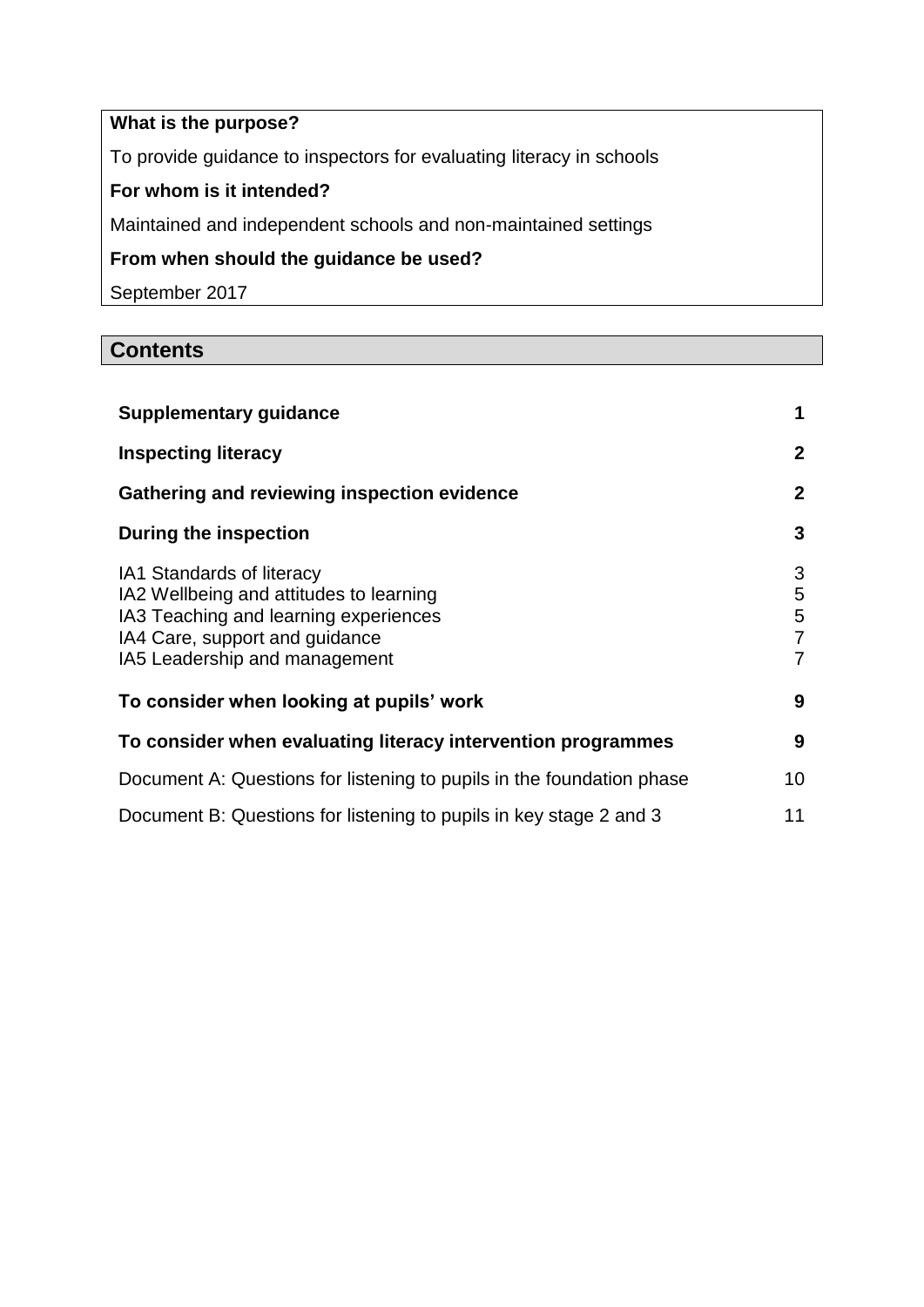### **Supplementary guidance**

The key Estyn documents that guide inspection activity are the inspection guidance handbooks for each sector. However, we also produce supplementary guidance to help inspectors to consider specific aspects of education and training further.

The supplementary guidance documents set out some key principles, considerations and resources for inspectors. They relate to all sectors that Estyn inspects, unless they state that they are for a specific sector. They expand on certain aspects of education/training (e.g. the inspection of literacy) or on ways of conducting inspections (e.g. the use of learning walks) or specific inspection arrangements (e.g. guidance on inspecting church schools).

The supplementary guidance documents do not aim to be comprehensive. Inspectors are not required to work through them exhaustively when covering any specific aspect on an inspection. However, inspectors may find them useful when responding to specific emerging questions that arise during inspections or when they wish to reflect or investigate further.

The supplementary guidance documents may help providers gain an understanding of Estyn's inspection arrangements. They may also be helpful to providers in evaluating specific aspects of their own provision.

Our inspection work is based on the following principles:

- Inspectors will approach inspection with a positive mindset to ensure it is the best possible professional learning experience for the staff in each provider
- Inspectors will take a learner-focused approach to inspection
- Inspectors will always focus strongly on the quality of teaching and learning
- Inspectors will seek out well-considered innovative practice
- Inspectors will tailor the inspection activities according to the circumstances in each provider as far as possible
- Inspectors will be agile and responsive to emerging findings and will use the increased range of inspection tools and approaches available
- Inspectors will consider everything in the inspection framework, but will only report on the key strengths and weaknesses within each provider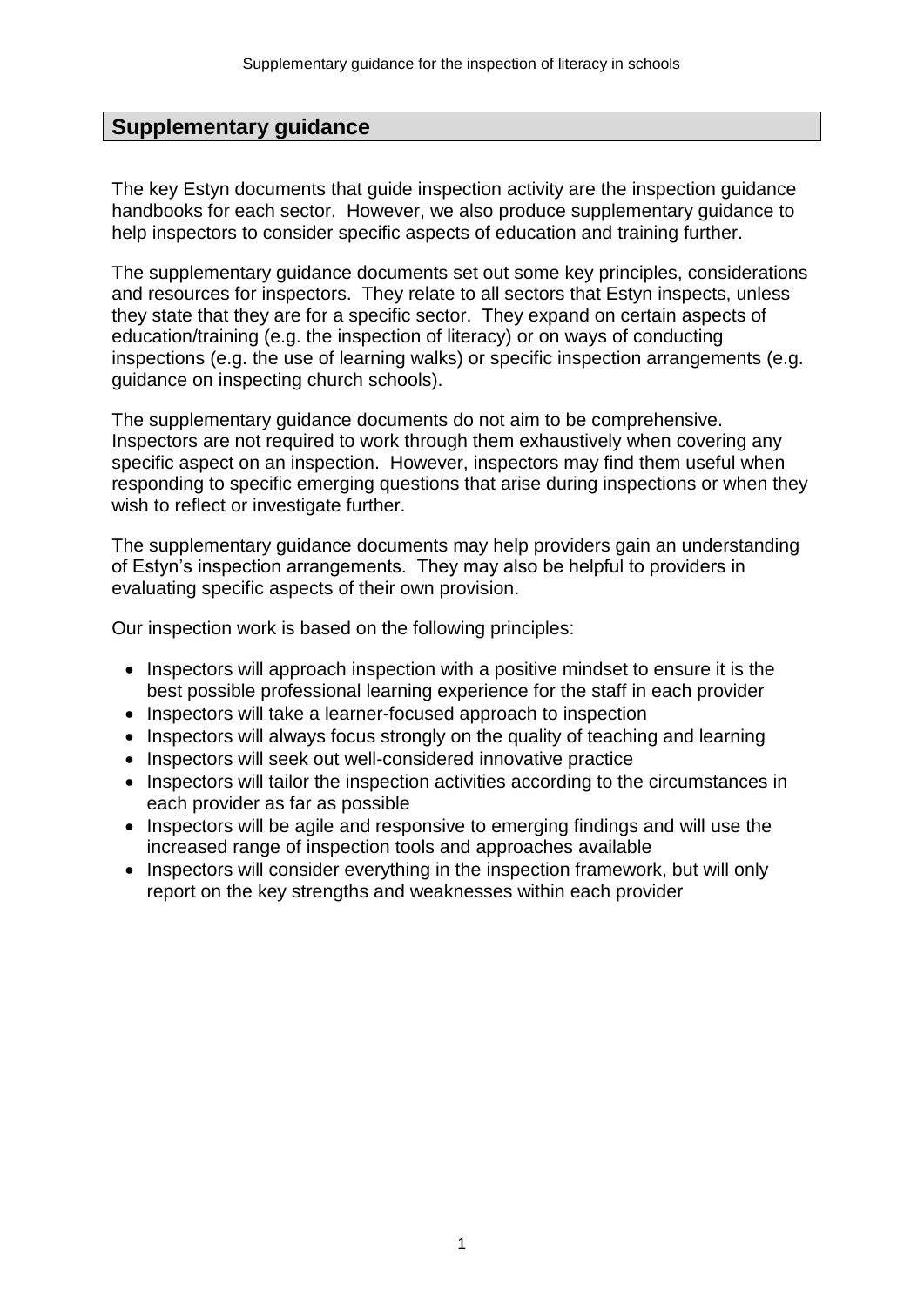# **Inspecting literacy**

The key tasks for inspectors are to judge:

- the standards of pupils' literacy skills
- whether pupils have the literacy skills needed to access the whole curriculum
- how well the whole curriculum develops pupils' literacy skills
- the quality of and leadership in, and management of the co-ordination of provision to develop pupils' literacy skills

Inspectors should report on pupils' literacy skills in every inspection and, where appropriate, report on any outcomes or indicators that relate to these skills.

The following guidance is intended to support inspectors in making judgements and in reporting on standards of literacy and on pupils' ability to use these skills in work across the curriculum. Although the guidance contains information about the school's provision for literacy, inspectors should remember that the main focus should be on the standards achieved by pupils.

# **Gathering and reviewing inspection evidence**

The team will plan the inspection so that they can gather evidence about literacy within the five inspection areas. The Reporting Inspector may already have identified emerging questions about literacy from the review of the pre-inspection information. The team will ensure that they have enough time to review the key evidence they need to make their judgements. The main forms of evidence are:

- samples of pupils' work
- discussions with pupils, staff, leaders, managers, governors, parents and others
- observation of teaching and other activities, including evidence gathered through learning walks
- survey responses from pupils, parents/carers, governors, teaching and support staff
- documentary evidence, including information on pupils' performance and progress
- information from the local authority/regional consortium

The team will use direct observation of pupils' work wherever possible to gather evidence to support their judgements. Inspectors may select an additional sample of pupils' work, if required, to further their investigation in a specific aspect.

Inspectors will undertake a range of activities to gather evidence for their evaluation of pupils' progress and the quality of the school's provision. This may include:

- learning walks, where inspectors move relatively quickly through a number of classes looking at a specific aspect of the school's provision
- conversations with selected pupils about their work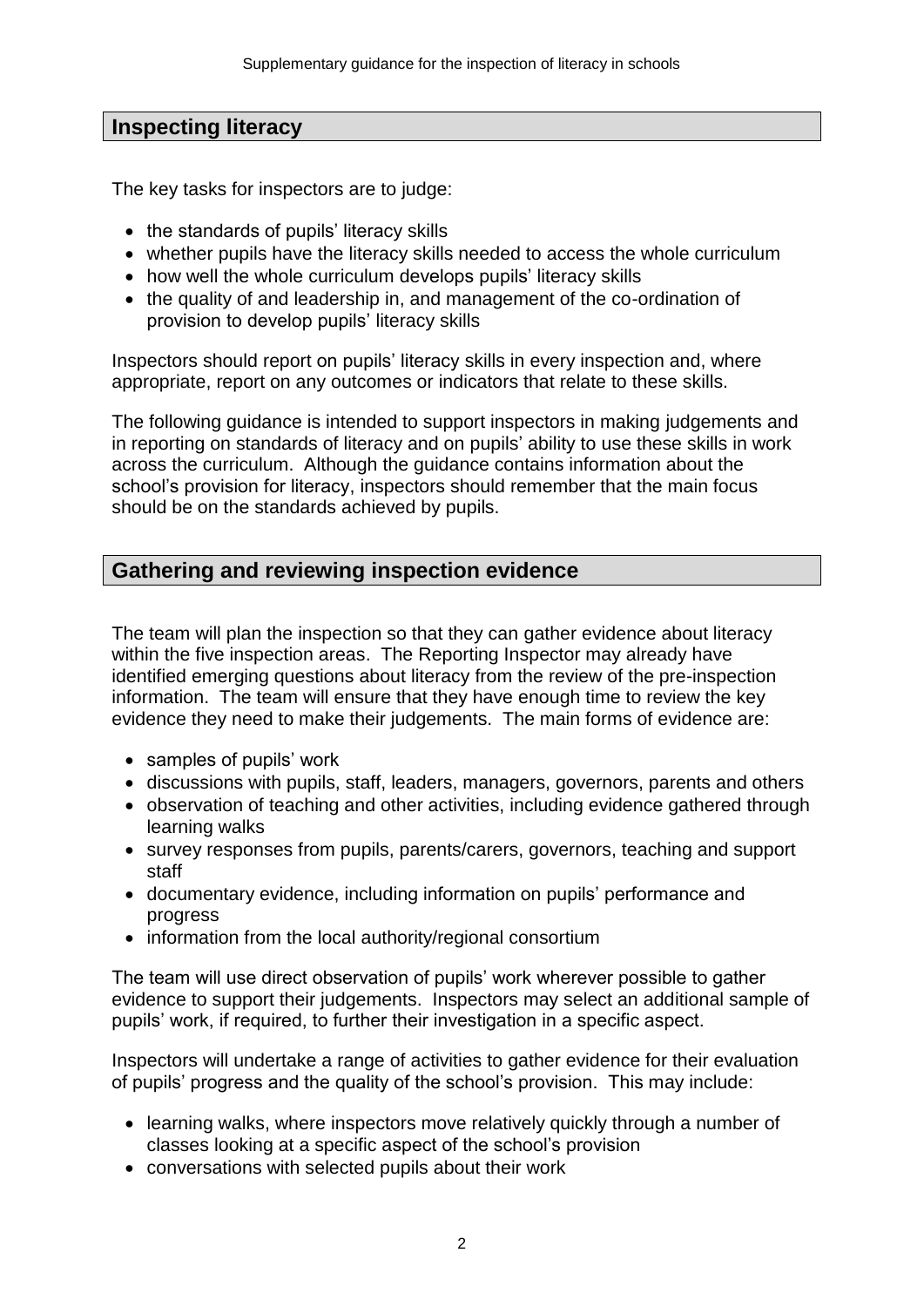- discussions with individual teachers about pupils' learning in their classes and how they plan work to meet pupils' needs
- longer classroom observations
- scrutiny of the school's tracking of pupils' literacy attainment

The voice of pupils is a key source of evidence for inspectors. Discussions with pupils will provide an opportunity to explore their' knowledge and understanding of their work. It will also help inspectors to gauge how well the school supports pupils and contributes to their progress and wellbeing.

Schools should make information available to the inspection team about the standards achieved by pupils, particularly the results of any initial screening tests and other assessments. This will help inspectors to judge pupils' progress, to come to a view about the standards pupils achieve compared to their starting-points and the way teachers use the information from assessment to inform their planning and their lessons.

The team will need to consider stakeholders' views on the school and test out the validity of those views during the inspection.

# **During the inspection**

#### **IA1 Standards of literacy**

Inspectors should report clearly on how well pupils speak, listen, read and write. They should consider to what extent pupils have the literacy skills required to access the whole curriculum and how well the wider curriculum itself develops pupils' speaking, listening reading and writing skills.

Inspectors need to consider how well pupils:

- speak accurately and fluently
- pay appropriate attention to accuracy of syntax and expression and convey experiences, ideas and information clearly, precisely and appropriately
- listen and respond to others (making significant contributions to discussion, communicating clearly, confidently and effectively in a way that suits the subject, audience and purpose)
- use verbal reasoning skills, form independent views and demonstrate effective listening skills by summarising key points, challenging what is heard on the grounds of reason, evidence or argument
- ask questions and think questions through for themselves
- have a depth and breadth of understanding (understanding key concepts and ideas, making connections between different aspects of the work, understanding the big picture)
- apply understanding to wider contexts, for example everyday life or new situations
- locate, select and use information (reading closely for information, selecting, summarising, identifying key points, synthesising information) from a wide range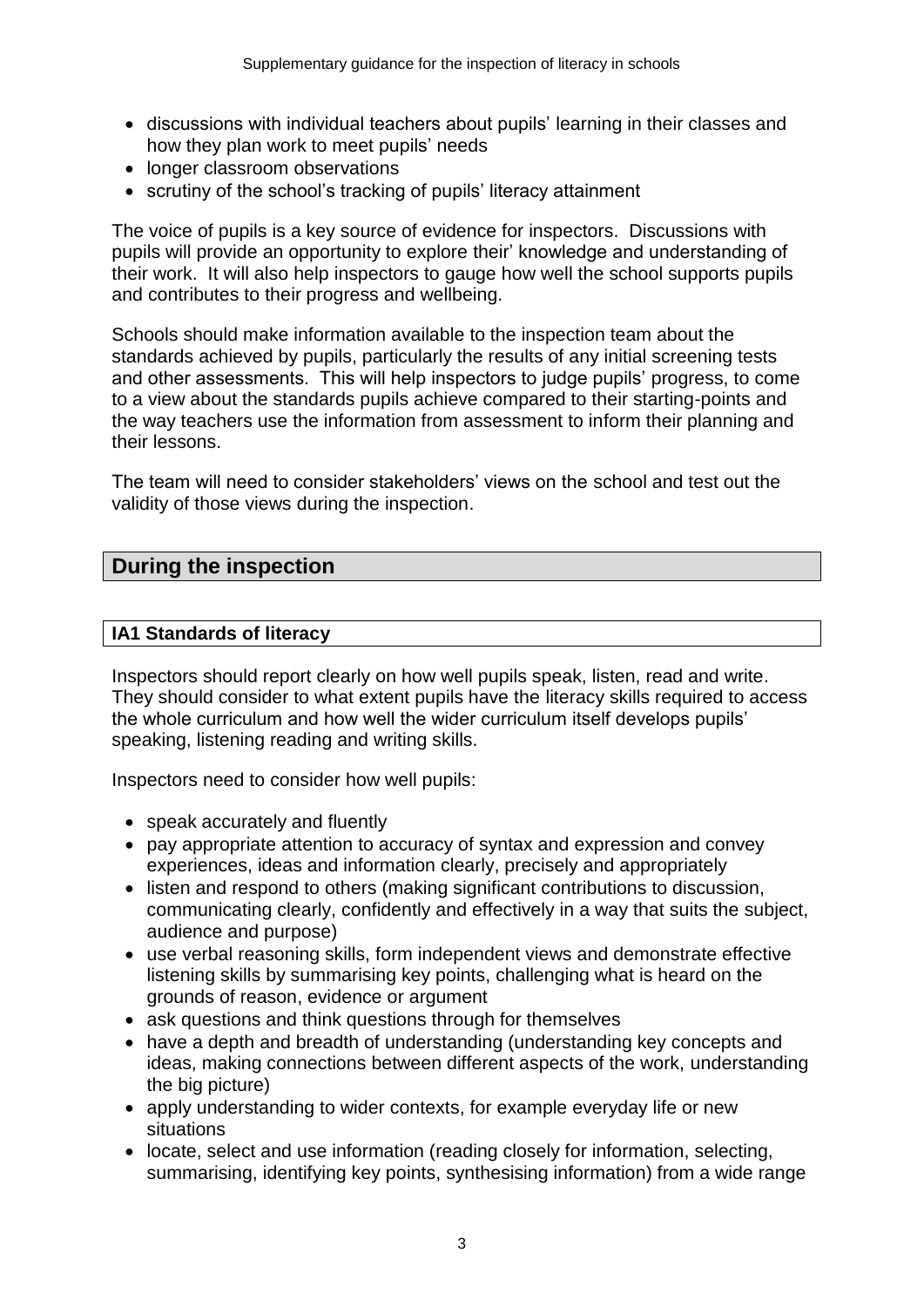of written and digital texts

- respond to ideas and information using complex reading skills, verbally and in writing (identifying patterns, making predictions, drawing conclusions, discussing, making comparisons, considering a range of interpretations, inferring intended meaning and evaluating its purpose)
- research answers from a range of sources, consider evidence and its reliability, weigh up pros and cons, cope with the demands of reading and writing tasks/activities
- organise and present ideas and information clearly, effectively and coherently in their writing (planning, proof-reading, editing/revising work)
- write accurately (spelling, punctuation, grammar, vocabulary, matching style to purpose and audience)
- vary sentence structures to engage and sustain the reader's interest
- use a full range of punctuation in order to vary pace, clarify meaning, avoid ambiguity and create deliberate effects
- write at length using a wide range of text types, appropriate to their age and ability
- from different groups respond, for example boys and girls, those from different ability groups and disadvantaged pupils

Sources of evidence include:

- samples of pupils' language, literacy and communication and English work
- samples of pupils' work from other areas of learning and subjects
- learning walks that focus on a specific aspect of literacy work, for example guided reading sessions
- session observations
- analysis of standardised literacy scores and/or reading ages of particular groups
- the progress of pupils on literacy intervention programmes
- analysis of records of pupils' progressive development of their literacy skills

Inspectors should scrutinise samples of work to judge whether pupils' literacy skills are at a level that is appropriate to the task and their ability. They should judge whether pupils are over-reliant on support (for example, writing frameworks, worksheets or too much copying of information), that prevents them from developing independent literacy skills.

During discussions with pupils about their books, inspectors should consider the standards of pupils' speaking skills, for example, whether they are they able to provide clear explanations about their work and whether their vocabulary is appropriate for their age and ability. During learning walks and session observations inspectors should consider whether pupils listen well to adults and to other pupils. For example, whether their responses show that they have listened carefully in paired or group discussion.

Inspectors should use opportunities in session observations and learning walks to evaluate how well pupils apply their reading skills, such as in reading back their writing, reading texts for information and reading information on-screen. Inspectors should be particularly alert to situations where pupils' weak reading skills affect their access to the curriculum and where these skills are a barrier to their progress in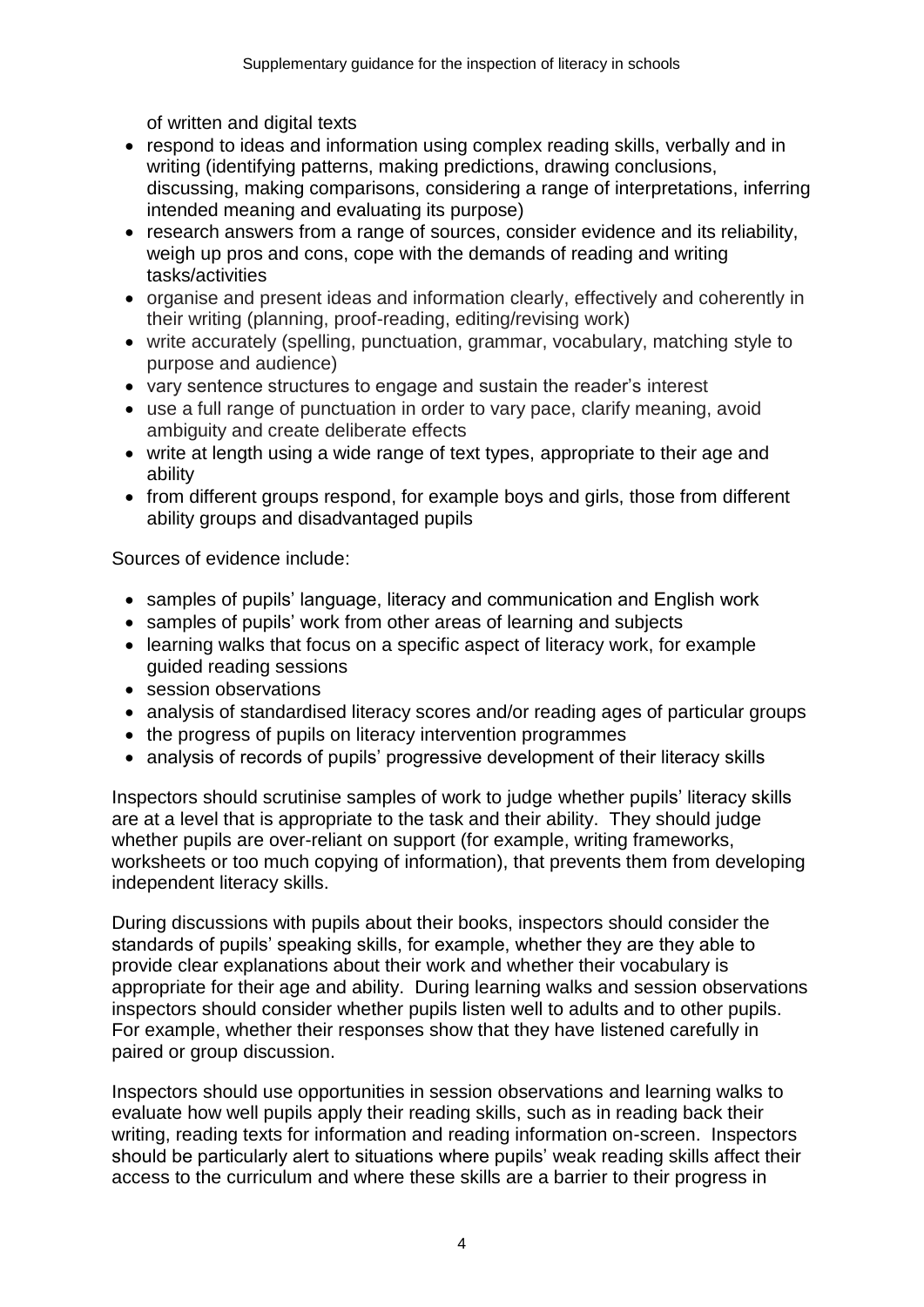learning across the curriculum. You will need to identify the possible causes for this, including:

- pupils' lack of skills in Welsh or English; and/or
- pupils' inability to transfer skills to a new context (their lack of ability to apply their Welsh or English knowledge and skills).

Inspectors should consider how well pupils' write in all areas of the curriculum and whether they write to the same standard as they do in their work in English or Welsh.

#### **IA2 Wellbeing and attitudes to learning**

When considering pupils' wellbeing and attitudes to learning, inspectors should consider:

- how well pupils use their literacy skills to support and enhance their well-being and self-esteem, for example whether they can explain clearly how to keep themselves healthy and safe and whether they can talk about their feelings and emotions
- pupils' attitudes to their literacy work, for example whether they are able to sustain concentration when reading appropriate to their age and ability and how well they persevere with written tasks to refine and improve them

#### **IA3 Teaching and learning experiences**

Estyn has no fixed template for the type or structure of lesson required. Teachers should structure the lesson in the way that they consider is most appropriate for the leaners in the class and the learning objectives they wish the learners to achieve. The inspector should judge teaching in relation to the success of the learning and the progress made by learners, not on the methods used or the type or style of delivery by the teacher, and in the context of learning over time.

Inspectors involved in conducting learning walks and observing teaching and learning sessions should consider the following guidance when judging the quality of teaching.

Inspectors should consider how well the teaching:

- demonstrates good use of language, which influences the development of pupils' speaking, listening, reading and writing skills
- provides opportunities for discussion, uses probing and open-ended questions to improve pupils' understanding, challenge them to develop their verbal responses and make learning connections
- provides opportunities for pupils to talk through the use of role-play, drama, collaborative group work and debate
- develops pupils' early reading skills through a consistent approach to the teaching of reading strategies including phonics and the teaching of high frequency words
- builds on early reading skills to ensure that pupils develop effective comprehension and information retrieval strategies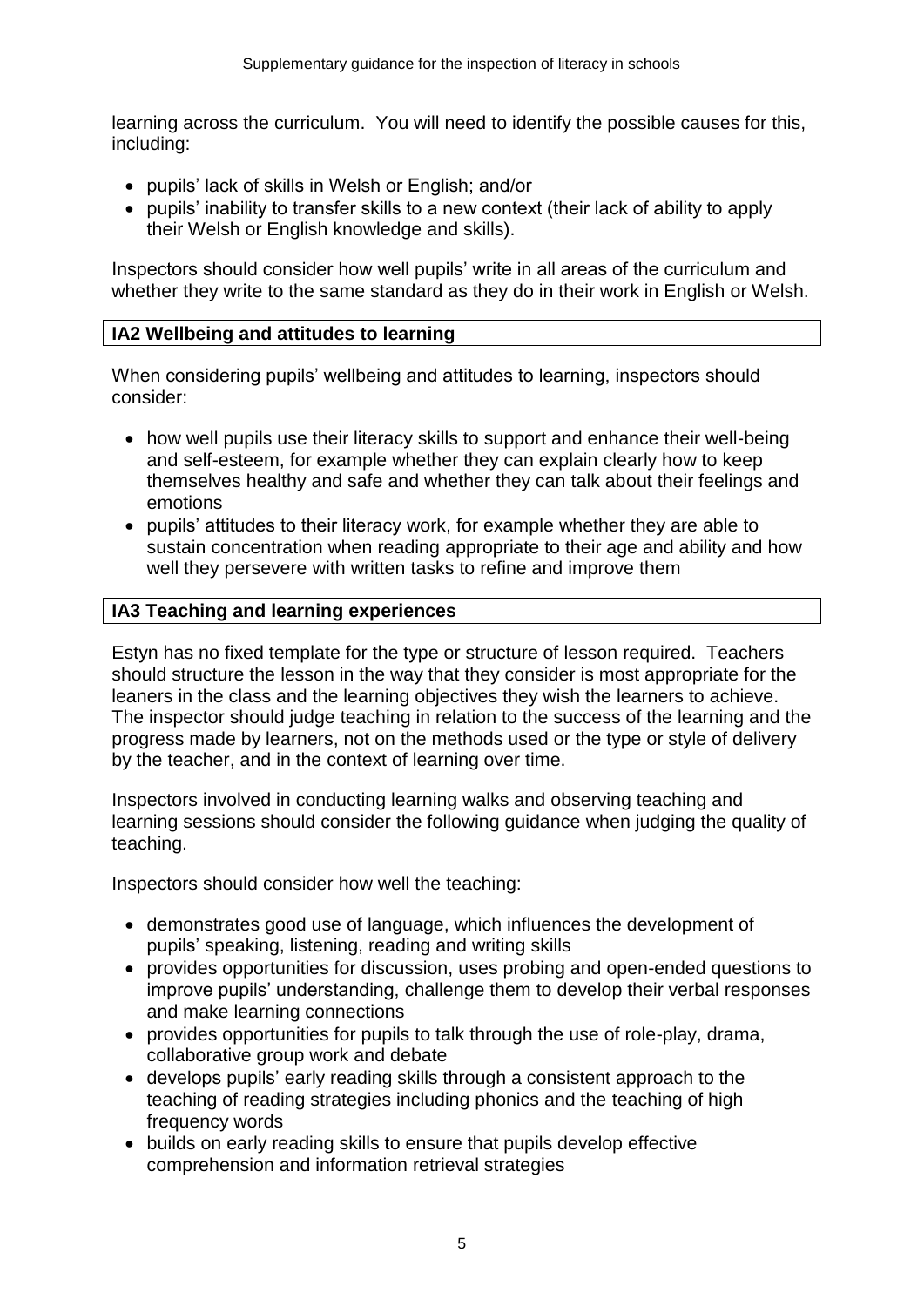- provides meaningful opportunities for pupils to develop and use higher order reading skills such as inference, deduction and synthesis
- encourages positive attitudes to reading
- develops pupils' writing skills. Inspectors should be alert to approaches that inhibit the development of pupils' skills. For example, the overuse of writing frames or unnecessary use of worksheets that limit opportunities for pupils to write independently or at length
- helps pupils to develop planning, drafting and editing skills when writing
- develops pupils' spelling skills
- enables pupils to develop a fluent handwriting style
- helps pupils to organise their writing in an appropriate form, ensuring content is detailed within and between paragraphs or sections, developing and sustaining ideas coherently
- challenges pupils to write effectively for different audiences and purposes and in different forms
- requires pupils to select vocabulary, grammar, form and structural and organisational features thoughtfully to reflect the audience, purpose and context
- provides regular opportunities for pupils to develop their skills in work across the curriculum as well as in English and Welsh lessons
- provides feedback to pupils to help them improve their work

Inspectors should consider how well staff:

- embed literacy skills into meaningful learning experiences across all subjects and areas of learning
- provide opportunities for pupils to participate in a range of trips and visits that enhance the literacy curriculum, for example trips to libraries and theatres
- make good use of visitors to schools to engage pupils with reading and writing. for example children's authors, poets and actors
- use extra-curricular activities to promote and develop pupils' literacy skills, for example drama and writing clubs
- ensure that pupils' skills gained in literacy and English/Welsh lessons are reinforced, enhanced and developed further in other subjects and areas of learning
- adapt work when pupils have literacy skills that are significantly below or above expected levels for their age
- plan for the development of pupils' thinking, planning, creative and problemsolving skills
- plan in the foundation phase to provide a good balance between structured activities for direct teaching of literacy development and active approaches, including play-based learning
- increase progressively the level of challenge in the work.

Inspectors should consider whether:

- the school has a comprehensive literacy policy which is implemented effectively
- the development of literacy skills has an appropriate level of priority in the school improvement plan and in subject plans
- in samples of short term planning, such as lesson plans how well staff exploit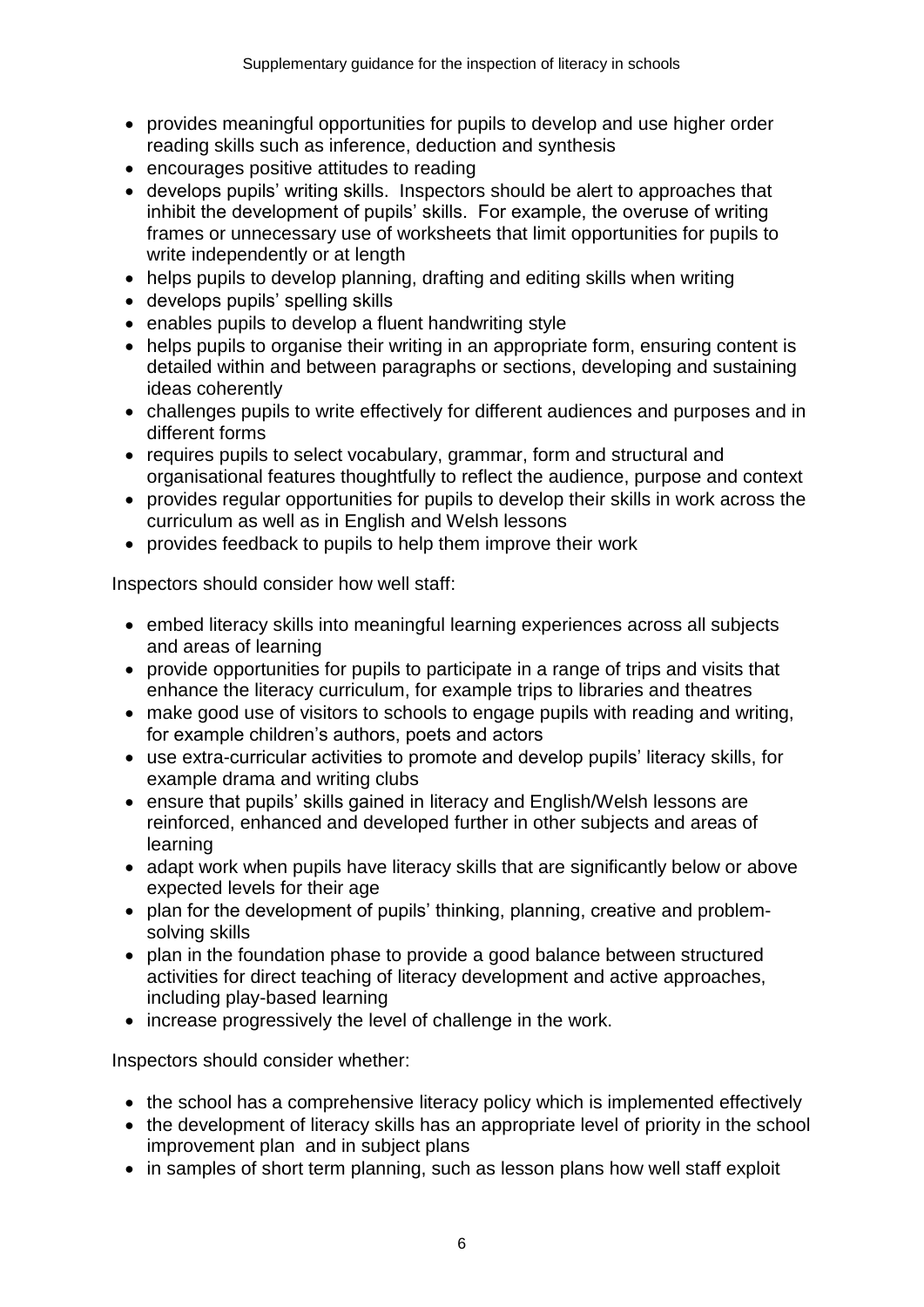opportunities to develop pupils' literacy skills

- there is a strong emphasis on the development of pupils' listening, speaking, reading and writing skills
- there is coherent provision for the use and application of pupils' developing their literacy skills across the whole curriculum
- there is suitable emphasis on oral work
- opportunities for pupils to apply their literacy skills are matched appropriately to pupils' developing needs and abilities
- there is planning for progression so that pupils are given increasingly challenging literacy tasks
- teaching methods match appropriately to pupils' specific learning needs, for example where pupils have English as an additional language

#### **IA4 Care, support and guidance**

Inspectors should evaluate how well the school:

- tracks and monitors pupils' progress in developing their literacy skills as they move through the school, including pupils with additional needs, for example disadvantaged pupils or those with English as an additional language
- uses information obtained from assessment to set clear targets for improvement in literacy for individuals, groups of pupils and the whole-school

Inspectors should consider how well:

- the schools uses assessment data to identify the needs of all pupils including those in need of additional support
- intervention programmes make sure that pupils make good progress and catch up with their peers
- information about pupils' skills and progress is shared between staff
- staff adapt teaching and learning strategies for pupils receiving intervention
- information about assessment is used to provide work that is matched well to pupils' literacy needs
- assessment is used to inform decisions about whether pupils remain in support programmes or no longer need intervention work
- the school develops parents' capacity to support their children's literacy development, for example by providing information on the curriculum or workshops for parents that help them to support their children with reading

#### **IA5 Leadership and management**

Inspectors may hold discussions with leaders and managers to consider how well they initiate and support effective skills strategies and policies across the range of the school's work.

Inspectors may consider:

 whether the headteacher and senior leaders are well-informed about issues in the teaching and learning of literacy, provide strong leadership and convey high expectations about pupils' achievements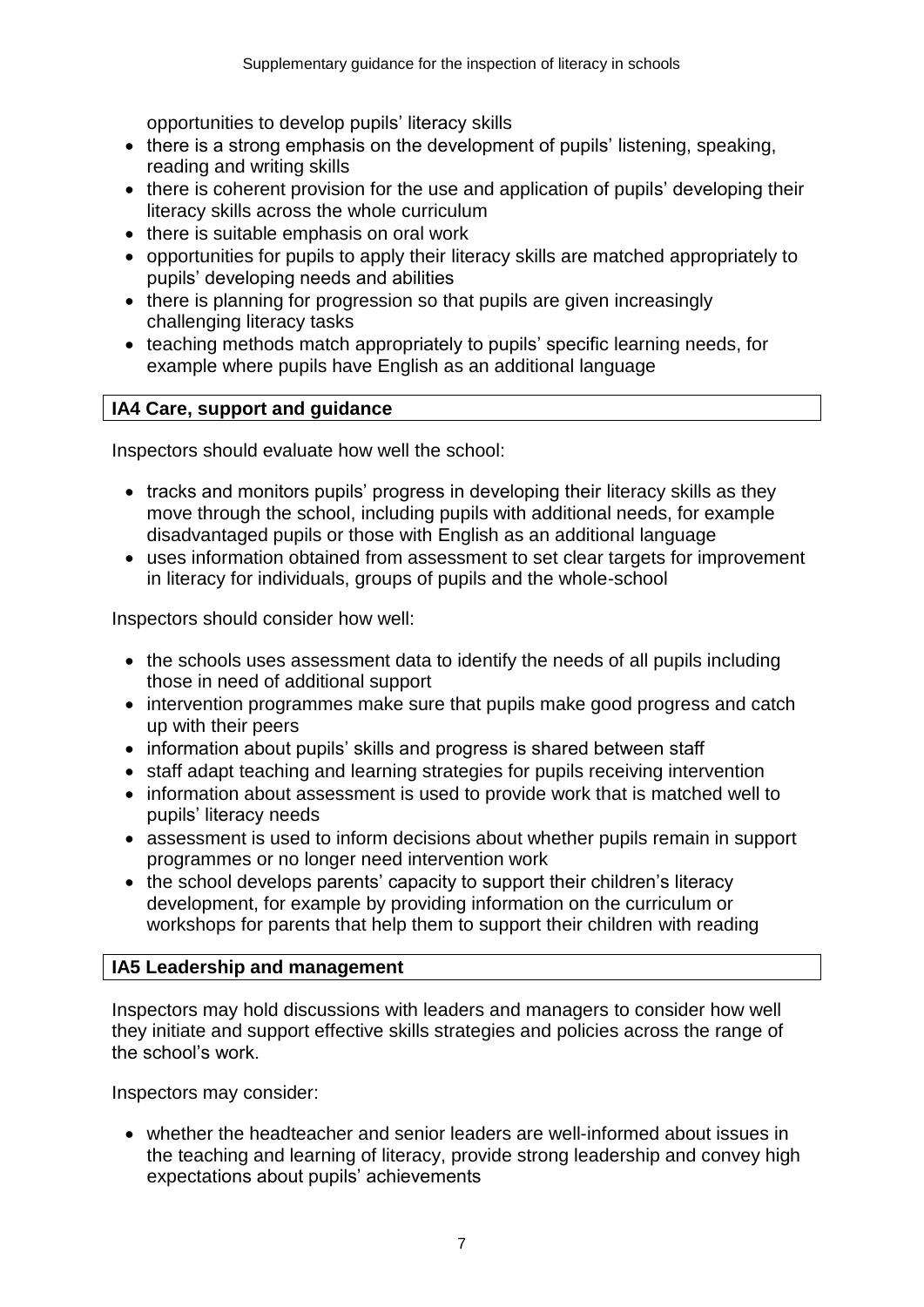- how well leaders and managers focus on raising standards and if they know how well pupils are progressing, including those receiving targeted support or extension work
- if the school has clear targets for raising standards in literacy, and a realistic plan for achieving them
- how well the English/literacy leaders help other teachers plan literacy work
- how well co-ordinators for other subjects plan opportunities within these subjects to improve pupils' skills in literacy
- how well the school resources the development of pupils' literacy skills, for example, by ensuring that those responsible for coordinating provision have enough time to do so
- how well parents are kept informed about the school's policy for improving standards in literacy and are encouraged to be involved through discussions at school and the regular use of homework.

Inspectors may scrutinise the school's strategic and operational plans and other documentation, which relate to the development of pupils' skills. These include literacy action plans and evaluations of progress and trends in taking this area of provision forward.

Inspectors may consider how well the school has included the monitoring and evaluation of pupils' levels of skills, and their successful development by staff, within its self-evaluation and planning for improvement policies and procedures.

Inspectors may consider the professional training that staff undertake to develop pupils' literacy skills and their own abilities to develop these and how this translates into effective whole-school practice.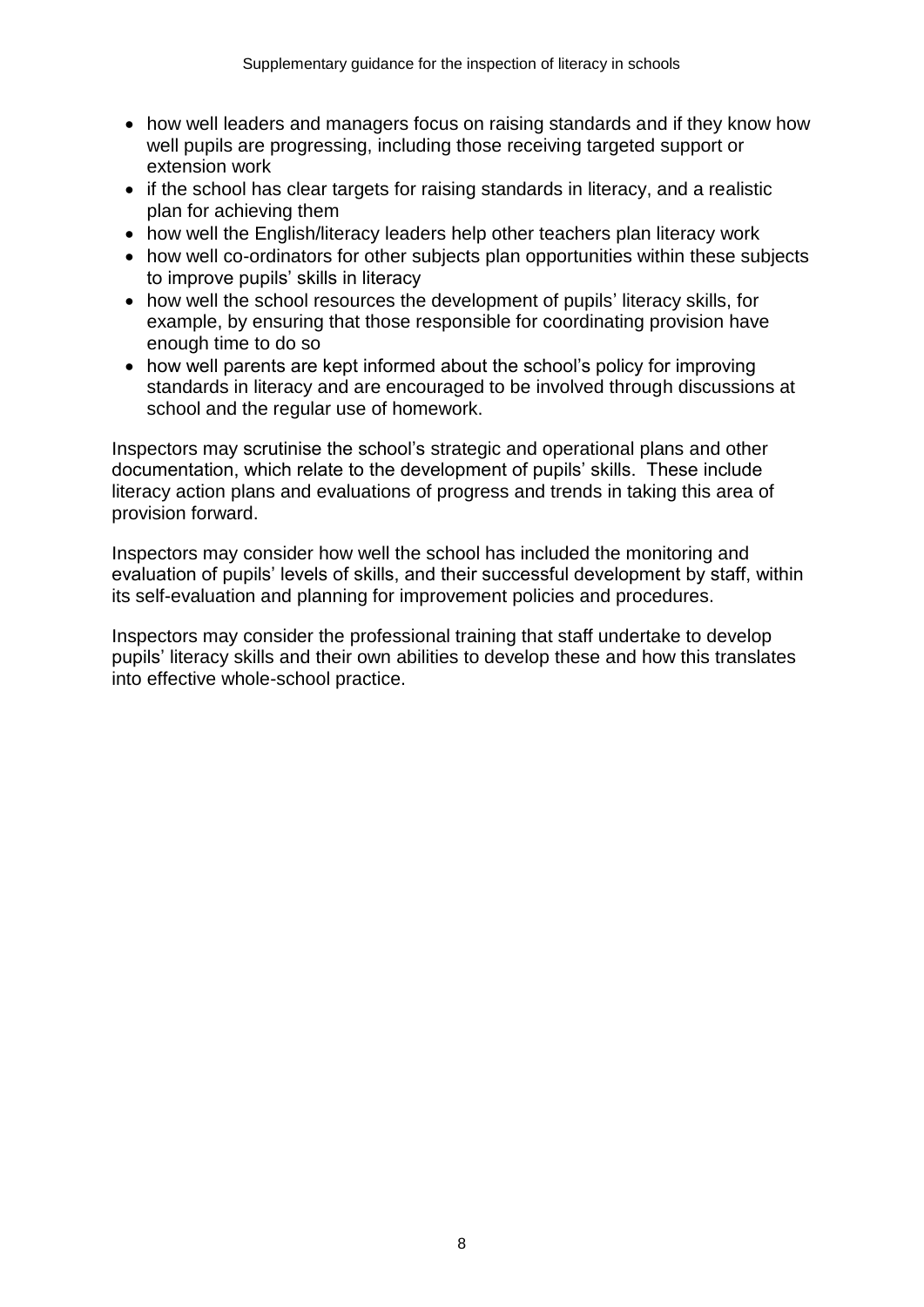# **To consider when looking at pupils' work**

- Do pupils write across the curriculum to the same standards they achieve in English/Welsh lessons?
- Do they write across a range of genres for different purposes and audiences?
- Do they plan, draft and redraft their work effectively?
- Is spelling and punctuation age appropriate?
- Is handwriting and presentation clear?
- Is there evidence of pupils developing their reading skills through tasks based on literal comprehension, locating facts, analysing and synthesising?
- Do pupils use inference and deduction to make hypotheses, summarise and draw conclusions?
- Are learning activities purposeful and do they build successfully on what pupils know?
- Is their clear evidence of differentiation?
- Does feedback help pupils to improve their literacy work skills?

# **To consider when evaluating literacy intervention programmes**

- How does the school identify the pupils who need support to improve their literacy skills?
- Do intervention programmes support the full range of literacy skills including speaking and writing?
- What training do teaching assistants who deliver the intervention programme receive?
- What is the format and frequency of the sessions?
- How effective are intervention strategies in helping pupils catch up with their peers?
- How is the progress of pupils on the intervention programmes communicated to managers and other staff?
- How does the school ensure that classroom teachers are aware of the teaching and learning strategies and the resources used in the intervention programmes? What strategies does the school use to make sure they use similar strategies and resources in their lessons?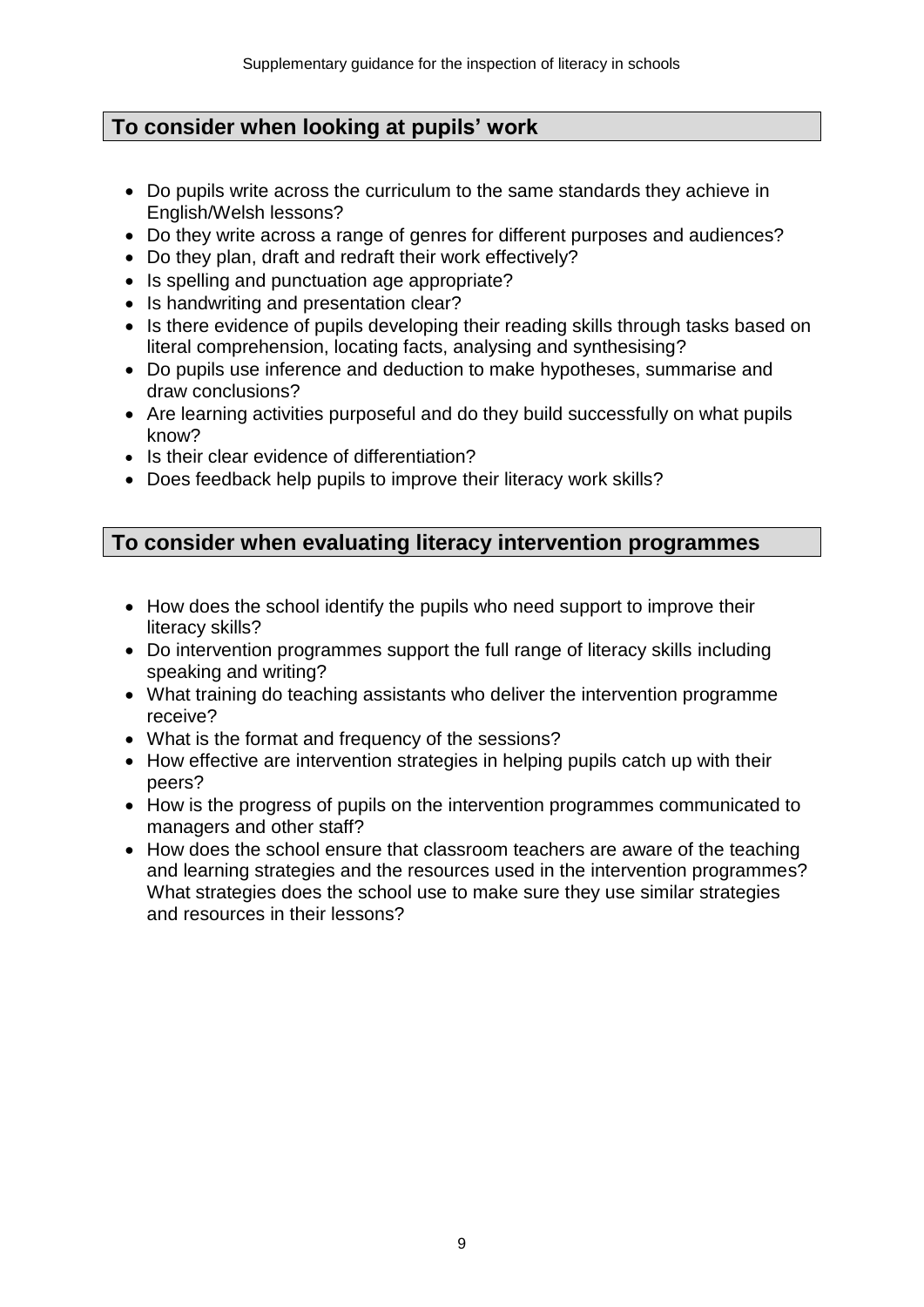#### **Document A: Questions for listening to pupils in the foundation phase**

#### **Reading**

#### **Younger pupils**

What is your book about? What is happening in the pictures? What do you think will happen next? How will the story end? What do you do if you do not know a word? Can you tell me about the difference between a letter, word sentence or paragraph? Do you know this letter name? Do you know which sound(s) this letter makes?

#### **Older pupils**

What has happened so far in your book? Tell me about your favourite character. Why do you like this character? What do you think will happen next? Why? What is your favourite part of the book and why? Do you read information books?

#### **Writing**

#### **Younger pupils**

Do you like writing? What do you like writing about? Can you write your name and what you like doing in school if I help you? What do you do if you cannot spell a word? Do you sometimes write on the computer?

#### **Older pupils**

What type of writing do you like best – writing stories or information writing? What do you find easy about writing? What do you find difficult about writing? Do you sometimes plan your writing? Do you sometimes plan with a friend or in a group? What do you do if you cannot spell a word? Tell me how you wrote this story/account etc?